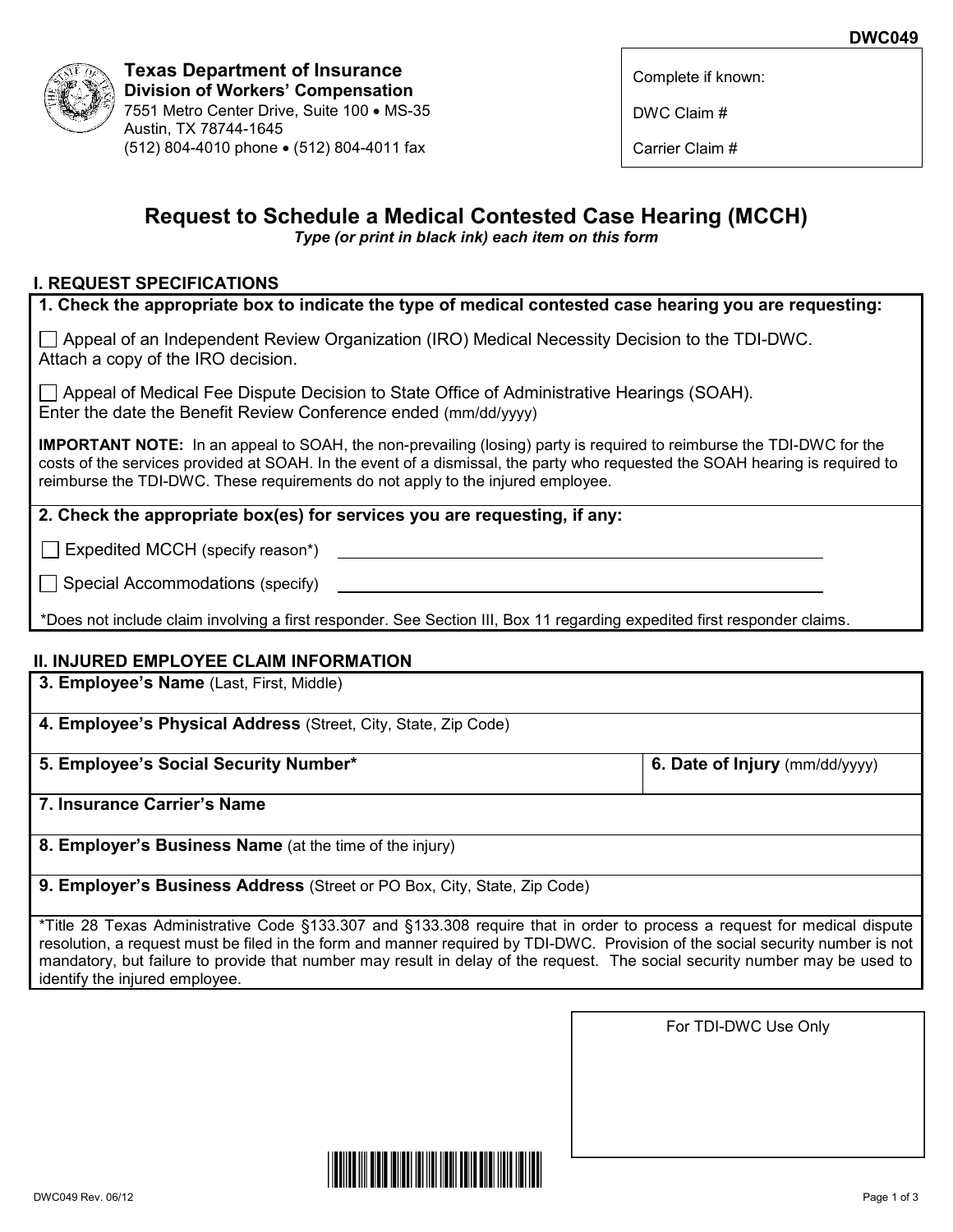#### DWC049 Rev. 06/12 Page 2 of 3

Employee's Name:

DWC Claim Number:

#### **III. REQUESTER INFORMATION**

| 10. Check the appropriate box:                                                                                                                                                                                                     |                                    |
|------------------------------------------------------------------------------------------------------------------------------------------------------------------------------------------------------------------------------------|------------------------------------|
| $\Box$ Injured Employee $\Box$ Health Care Provider $\Box$ Subclaimant $\Box$ Pharmacy Processing Agent                                                                                                                            |                                    |
| $\Box$ Insurance Carrier $\Box$ Attorney for                                                                                                                                                                                       |                                    |
| 11. Provide the following information:                                                                                                                                                                                             |                                    |
| Is the injured employee a first responder, as defined in Texas Labor Code §504.055, who sustained a serious bodily<br>injury <sup>*</sup> ? $\Box$ Yes $\Box$ No                                                                   |                                    |
| If yes, TDI-DWC will expedite an MCCH as follows:<br>Medical Fee Dispute: MCCH will be expedited only if the requester is the injured employee.<br>Medical Necessity Dispute: MCCH will be expedited regardless of requester type. |                                    |
| *bodily injury that creates a substantial risk of death or that causes death, serious permanent disfigurement, or protracted<br>loss or impairment of the function of any bodily member or organ                                   |                                    |
| 12. If injured employee is checked in Box 10, is the employee assisted by the Office of Injured Employee<br><b>Counsel (OIEC)?</b> $\Box$ Yes $\Box$ No                                                                            |                                    |
| 13. Requester's Mailing Address (Street or PO Box, City, State, Zip Code)                                                                                                                                                          |                                    |
| 14. Requester's Printed Name/Title                                                                                                                                                                                                 | <b>15. Phone Number</b>            |
| 16. Requester's Signature                                                                                                                                                                                                          | 17. Date of Signature (mm/dd/yyyy) |

**NOTE:** With few exceptions, upon your request, you are entitled to be informed about information TDI-DWC collects about you; receive and review the information (Government Code, §§552.021 and 552.023); and have TDI-DWC correct information that is incorrect (Government Code, §559.004).

For TDI-DWC Use Only

<u> Harry Harry Harry Harry Harry Harry Harry Harry Harry Harry Harry Harry Harry Harry Harry Harry Harry Harry Harry Harry Harry Harry Harry Harry Harry Harry Harry Harry Harry Harry Harry Harry Harry Harry Harry Harry Harr</u>